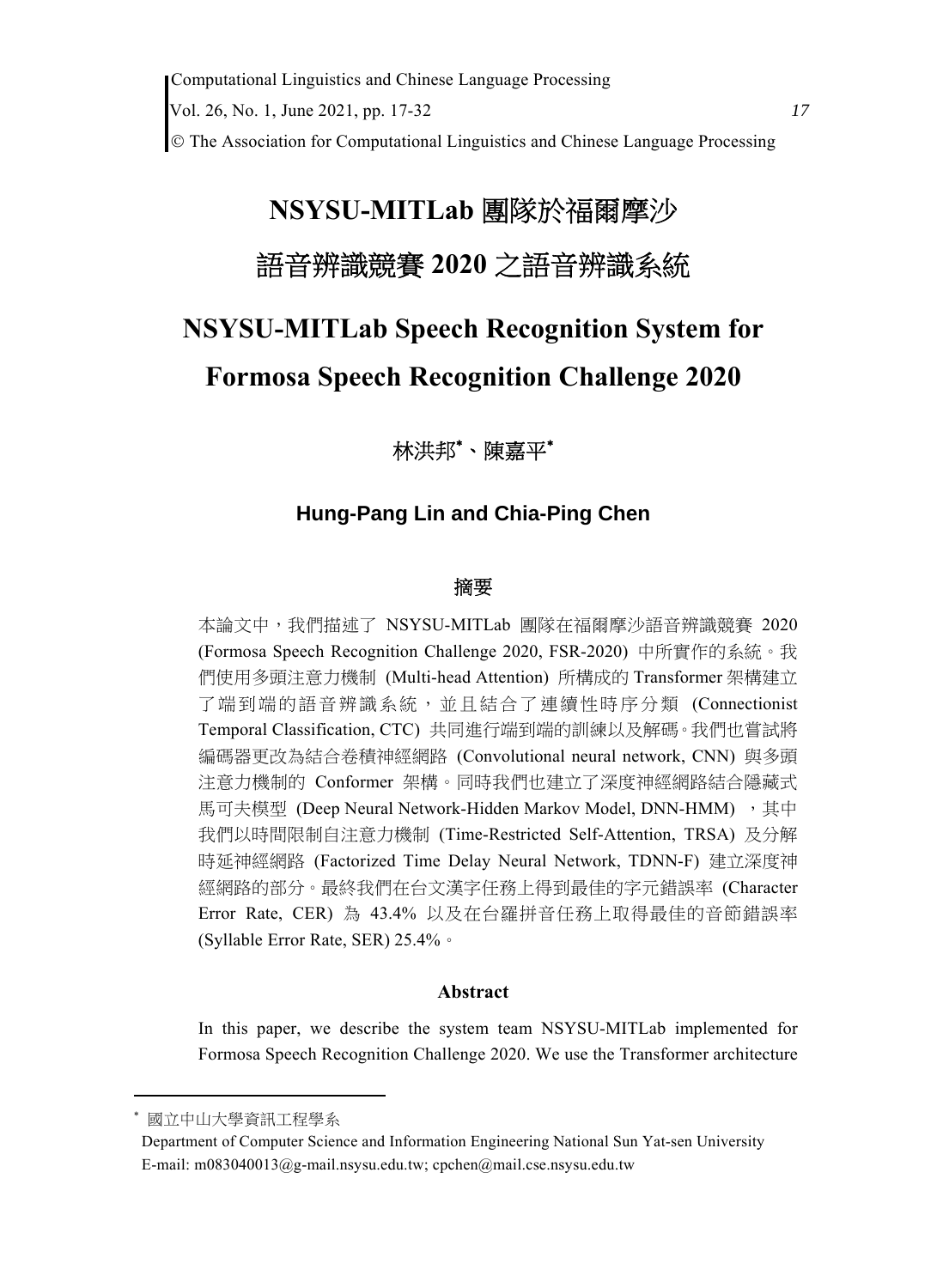composed of Multi-head Attention to construct an end-to-end speech recognition system and combine it with Connectionist Temporal Classification (CTC) for end-to-end training and decoding. We have also built a deep neural network combined with a hidden Markov model (DNN-HMM). We use Time-Restricted Self-Attention and Factorized Time Delay Neural Network (TDNN-F) for the deep neural network in DNN-HMM. The best performance we have achieved with the proposed methods is the character error rate of 45.5% for Taiwan Southern Min Recommended Characters (台文漢字) task and syllable error rate 25.4% for Taiwan Minnanyu Luomazi Pinyin (台羅拼音) task.

關鍵詞:自動語音辨識、Transformer、Conformer、連續性時序分類、聲學模 型

**Keywords:** Automatic Speech Recognition 、 Transformer 、 Conformer 、 Connectionist Temporal Classification、Acoustic Model

#### **1.** 緒論 **(Introduction)**

近年來由於硬體效能的提昇以及深度學習 (Deep Learning) 理論的蓬勃發展,人工智慧 成為了熱門的研究議題,無論在圖像、文字、語音等應用上皆可看到其蹤影。自動語音 辨識 (Automatic Speech Recognition, ASR) 是深度學習中一個重要的應用, 在過往經常 使用隱藏式馬可夫模型-高斯混合模型 (Hidden Markov Model-Gaussian Mixture Model, HMM-GMM) 來建立語音辨識模型,之後隨著深度學習的發展,出現了結合深度神經網 路 (Deep Neural Network) 的 DNN-HMM。時延神經網路 (Time Delay Neural Network, TDNN) 以及長短期記憶 (Long Short-Term Memory, LSTM) 所構成的神經網路應用在 DNN-HMM 上獲得了不錯的成效(Peddinti *et al.,* 2018),而時間限制自注意力機制 (Time-Restricted Self-Attention, TRSA) 也被證實可以用來代替網路中的 TDNN 或 LSTM (Povey *et al.,* 2018)。近年來自動語音辨識中端到端 (End-to-End) 方法成為了另一個熱門 的研究項目,端到端的語音辨識系統能夠將聲音訊號輸入至一個模型便可直接輸出對應 的文字序列。連續時序性分類 (Connectionist Temporal Classification, CTC) (Graves *et al.,* 2006)以及基於多頭注意力機制 (Multi-head Attention) 的 Transformer 架構 (Vaswani *et al.,* 2017) (Dong *et al.,* 2018)皆可做為端到端語音辨識的模型,其中又出現了結合兩者的 目標函數共同進行訓練混合模型(Karita *et al.,* 2019)。

現今的語音辨識系統在英文以及中文等資源豐富的語言上已經能達到很好的辨識 效果了,但是對於台語等資源相對較稀少的語言卻尚未有足夠的研究。我們參加了台語 語音辨識競賽 FSR-2020 (Liao et al., 2020), 並針對台文漢字任務建立了端到端的台語語 音辨識模型,以及針對台羅拼音數字調任務建立了 DNN-HMM 以及端到端的台語語音辨 識模型。本文分為四個部分:第一部分為緒論;第二部分為研究方法,介紹端到端的語 音辨識模型架構以及 DNN-HMM 的模型架構;第三部分為實驗,介紹資料集、實驗設置 以及實驗結果;第四部分為結論。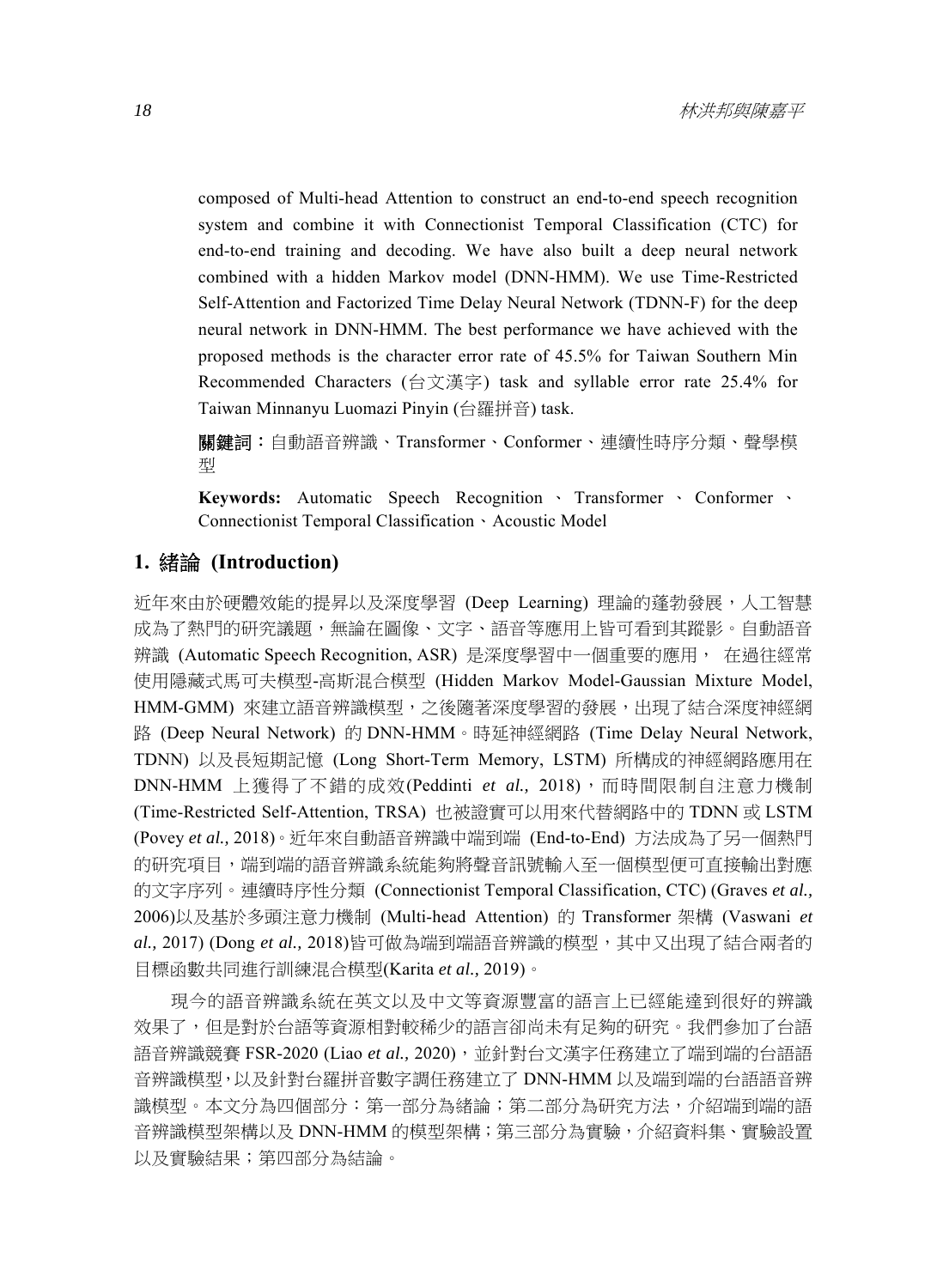# **2.** 研究方法 **(Research Methods)**

# **2.1** 端到端模型架構 **(End-to-End Model Architecture)**

#### **2.1.1 Transformer**編碼器 **(Transformer Encoder)**

我們使用的端到端模型架構由 Transformer 的編碼器以及解碼器所構成,並且利用編碼器 的輸出計算連續時序性分類 (Connectionist Temporal Classification, CTC),模型架構如圖 1 所示。我們使用的聲學特徵是 80 維的 Fbank (Filter bank) 加上 3 維的音調 (Pitch), 首 先我們會先以兩層 att 個卷積核 (kernel)、步長 (stride size) 2 、卷積核大小為 3 的卷 積神經網路 (Convolutional neural network, CNN) 降低輸入特徵的維度,得到新的特徵  $X^{sub}$  ∈  $R^{seq \times att}$ , 其中 att 為注意力機制的特徵維度大小。第i層編碼器計算流程如下:

$$
X_0 = X^{sub} + PE \tag{1}
$$

$$
X'_{i} = \text{Layernorm}\big(X_{i} + \text{MHA}(X_{i}, X_{i}, X_{i})\big) \tag{2}
$$

 $X_{i+1} = \textsf{Layernorm}(X_i' + \textsf{FF}(X_i'))$  $\left(3\right)$ 



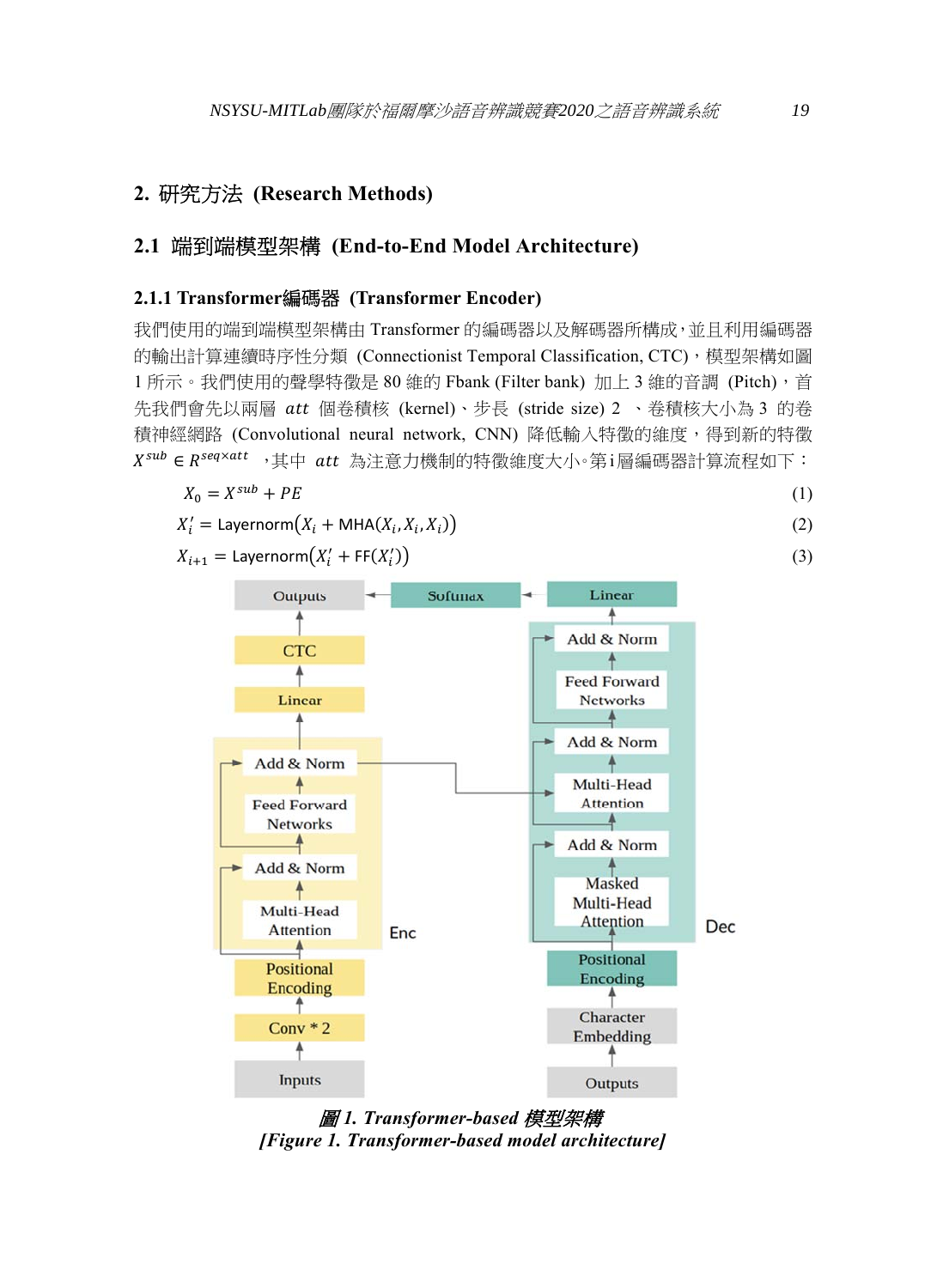由於多頭注意力機制無法取得輸入序列的前後位置資訊,因此輸入編碼器的特徵要再額 外加上位置編碼 PE (Positional Encoding) (Vaswani *et al.*, 2017)。多頭注意力機制 MHA 的計算方式如下:

$$
attention(Q, K, V) = softmax\left(\frac{QK^{T}}{\sqrt{att}}\right)V\tag{4}
$$

$$
H_h = \text{attention}(QW_h^q, KW_h^k, VW_h^v) \tag{5}
$$

$$
MHA(Q, K, V) = [H_1, H_2, ..., H_{head}]W^{head}
$$
\n(6)

其中  $K,V\in R^{k\times att}$  以及 $Q\in R^{q\times att}$  是 MHA 層的輸入, $W_{h}^{q},W_{h}^{k},W_{h}^{v}\in R^{att\times (att/head)}$ 以及 Whead ∈ Ratt×att 是可以學習的參數, att 為注意力機制的特徵維度大小。head 個 自注意力機制計算的結果  $H_h$  將串接起來,並與 MHA 的輸入進行殘差連結 (Residual connect) 後再通過層標準化 (Layer Normalization) (Ba *et al.,* 2016)得到最終的輸出。公式 (3) 中的 FF 則是前饋神經網路 (Feed-Forward Neural Network),由兩層全連接層以及 Rectified Linear Unit (ReLU) 激活函數所構成。在經過數層編碼器的運算後,得到最終的 編碼器輸出  $X_e \in R^{seq \times att}$ 

#### **2.1.2 Transformer** 解碼器 **(Transformer Decoder)**

得到 Transformer 編碼器的輸出  $X_e$  後, Transformer 解碼器會以  $X_e$  以及前一個時刻的 字元序列  $Y[1: u]$  計算下一個輸出字元  $Y[u + 1]$  的機率。第 j層解碼器的計算流程如下:

$$
E = \text{Embed}(Y[1:u]) \tag{7}
$$

$$
Z_0 = E + PE \tag{8}
$$

$$
Z'_{j} = \text{Layernorm}\left(Z_{j} + \text{MHA}\left(Z_{j}, Z_{j}, Z_{j}\right)\right) \tag{9}
$$

$$
Z_j^{\prime\prime} = \text{Layernorm}\left(Z_j^{\prime} + \text{MHA}\left(Z_j^{\prime}, X_e, X_e\right)\right) \tag{10}
$$

$$
Z_{j+1} = \text{Layernorm}\left(Z_j'' + \text{FF}\left(Z_j''\right)\right) \tag{11}
$$

其中公式(7) 會將字元序列轉換為詞嵌入 (Word Embedding)  $E \in R^{u \times att}$ , 加上位置編碼 後做為第一層解碼器的輸入  $Z_0$ 。下一個輸出字元  $Y[u+1]$  的後驗機率計算方式如下:

$$
[p_{s2s}(Y[2]|Y[1], X_e), \dots, p_{s2s}(Y[u+1]|Y[1:u], X_e)]
$$

$$
= \text{softmax}(Z_d W^{att} + b^{att}) \tag{12}
$$

$$
p_{s2s}(Y|X_e) = \prod_u p_{s2s}(Y[u+1]|Y[1:u],X_e)
$$
\n(13)

其中  $Z_d$  為最後一層解碼器的輸出,  $W^{att} \in R^{att \times token}$ ,  $b^{att} \in R^{token}$  則是可以學習的參 數,在經過 softmax 的運算後可以得到每個可能字元的輸出機率。

#### **2.1.3 Conformer**編碼器 **(Conformer Encoder)**

除了 Transformer 編碼器外,我們也嘗試使用結合 CNN 與 Transformer 的 Conformer 編碼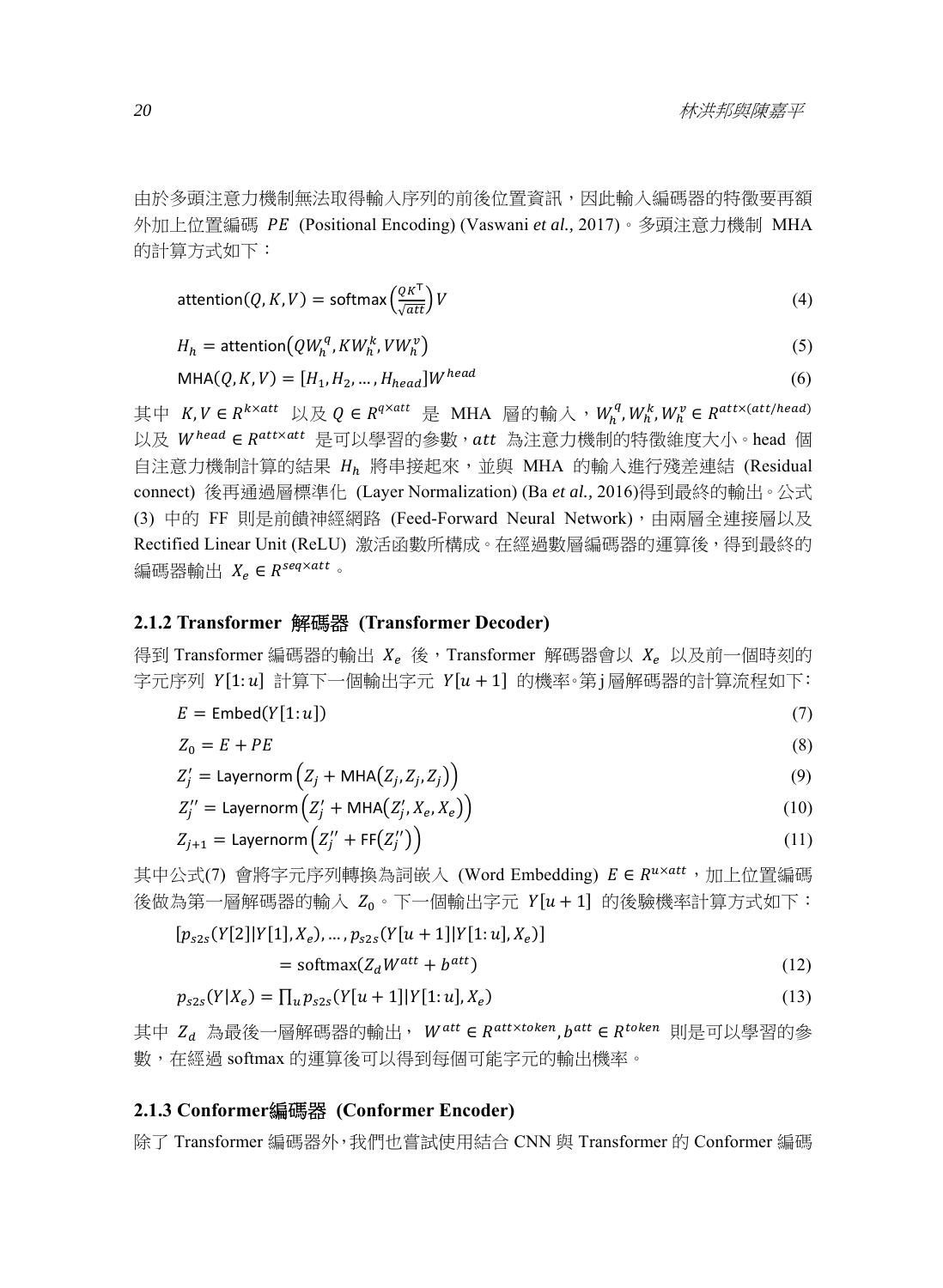器 (Gulati et al., 2020), 透過卷積模組 (Convolution Module) 以及 多頭注意力機制, Conformer 能更好的取得局部以及全局的訊息,模型架構如圖 2 所示。第 i 層 Conformer 編碼器的計算流程如下:

$$
X'_{i} = X_{i} + \frac{1}{2} \text{FF}(\text{Layernorm}(X_{i}))
$$
\n(14)

$$
X_i'' = X_i' + \text{MHA}(\text{Layernorm}(X_i')) \tag{15}
$$

$$
X_i^{\prime\prime\prime} = X_i^{\prime\prime} + \text{Conv}(X_i^{\prime\prime})\tag{16}
$$

$$
X_{i+1} = \text{Layernorm}\left(X_i'' + \frac{1}{2}\text{FF}(\text{Layernorm}(X_i'''))\right) \tag{17}
$$

Conformer 使用馬卡龍網路 (Macaron-Net) (Lu *et al.,* 2019)的架構,將兩個前饋神經網路 置於編碼器的頭尾,並且將前饋神經網路中的 ReLU 激活函數替換為 Swish 激活函數 (Ramachandran *et al.,* 2017)。另外 Conformer 採用源於 Transformer-XL 的相對位置編碼 (Relative Positional Encoding) (Dai et al. 2019),相較於一般的位置編碼,相對位置編碼在 面對不同長度的輸入能取得較好的位置資訊。在多頭注意力機制之後,Conformer 加入 了卷積模組,卷積模組從單位卷積層 (Pointwise Convolution) 以及門控線性單元 (Gated Linear Unit, GLU) (Dauphin et al., 2017)開始,接著會再經過深度卷積層 (Depthwise Convolution)、批量標準化 (Batch Normalization)、Swish 激活函數及單位卷積層。



圖 *2. Conformer* 模型架構 *[Figure 2. Conformer model architecture]*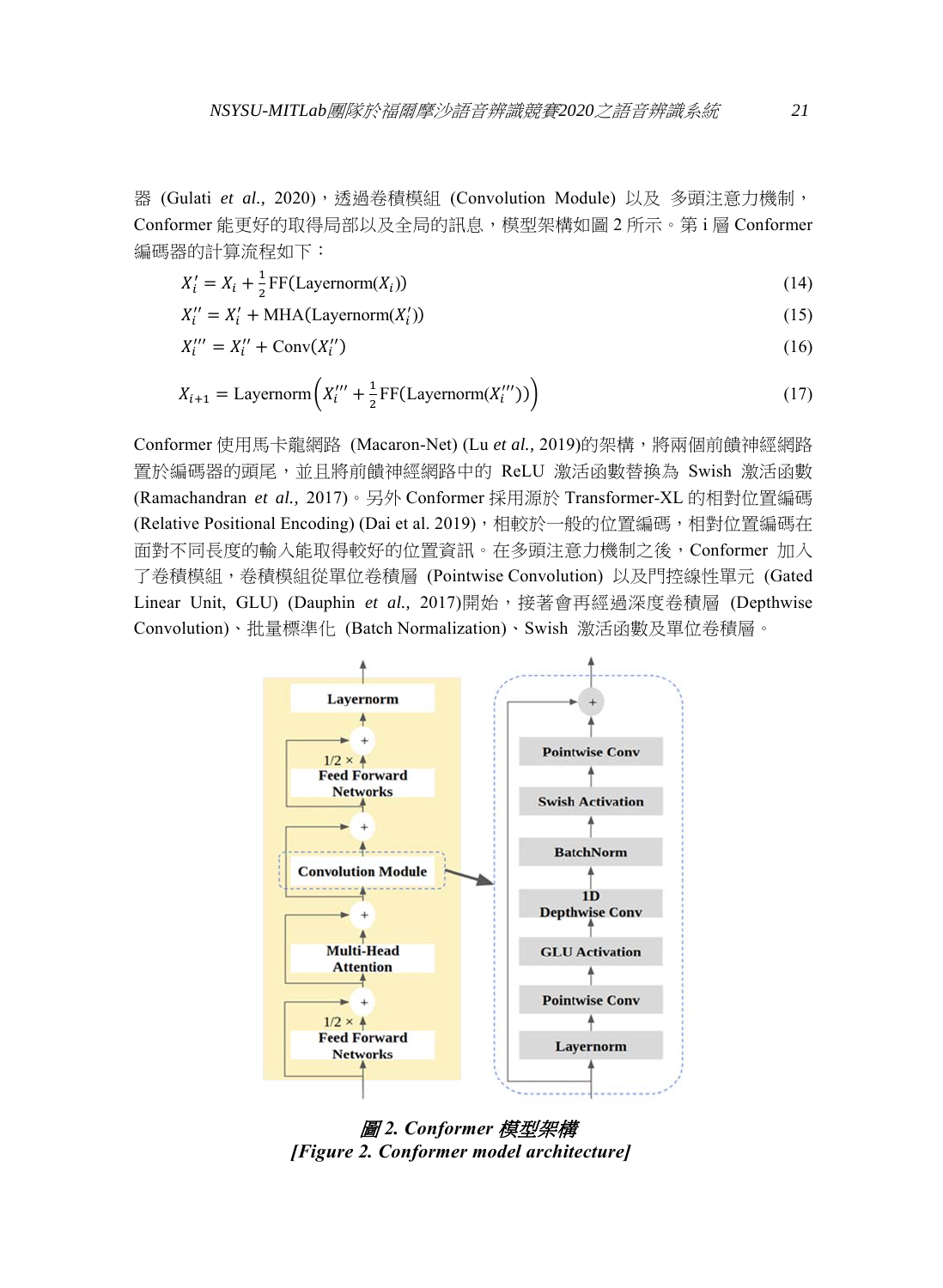#### **2.1.4** 混合訓練及解碼 **(Hybrid Training and Decoding)**

除了解碼器的輸出外,我們也會利用編碼器的輸出計算連續時序性分類 (CTC),其計算 方式如下:

$$
C = \text{softmax}(X_e W^{ctc} + b^{ctc})
$$
\n<sup>(18)</sup>

$$
p(\pi|X_e) = \prod_{t=1}^{seq} C[t, \pi[t]] \tag{19}
$$

$$
p_{ctc}(Y|X_e) = \sum_{\pi \in \beta^{-1}(Y)} p(\pi | X_e)
$$
\n<sup>(20)</sup>

其中 W<sup>ctc</sup> ∈ R<sup>att×token</sup>, b<sup>ctc</sup> ∈ R<sup>token</sup> 是可以學習的參數。由於輸入序列的長度一般會大 於輸出序列的長度,因此輸出會有多種可能的組合,這些組合記為π,公式(19)中  $C[t,\pi[t]]$ 代表 X<sub>ε</sub> 的第 t 個幀輸出 π[t] 的機率。β(π) 是一個多對一的函式,會將 π 中冗餘的 字元刪除,例如 β(aØaabb) = aab 。公式(20)中 β<sup>-1</sup>(Y) = {π|Y = β(π)} 代表所有可以形 成文字序列 Y 的組合。最終我們將混合解碼器以及 CTC 的輸出,得到損失函數:

$$
L_{mtl} = -\alpha \log p_{s2s} \left( Y | X_e \right) - (1 - \alpha) \log p_{ctc} \left( Y | X_e \right) \tag{21}
$$

其中 α 為超參數,控制解碼器及 CTC 在損失函數中所佔的比例。在解碼階段時,除了 解碼器以及 CTC 的輸出外,我們額外加入語言模型共同進行解碼,解碼方式如下:

$$
\hat{Y} = \underset{Y \in y^*}{\arg \max} \{ \lambda \log p_{s2s} \left( Y | X_e \right) + (1 - \lambda) \log p_{ctc} \left( Y | X_e \right) + \gamma \log p_{lm} \left( Y \right) \} \tag{22}
$$

其中 $y^*$  代表輸出的候選字集合, $p_{lm}(Y)$  則代表語言模型派給候選序列 Υ 的機率。λ 及 ߛ 為超參數,分別控制在解碼階段時解碼器、CTC 以及語言模型所佔的比例。

#### **2.2 DNN-HMM**

#### **2.2.1** 分解時延神經網路 **(Factorized Time Delay Neural Network)**

除了端到端的模型架構外,我們也嘗試針對台羅拼音任務建立 DNN-HMM 的語音辨識模 型。在聲學模型中,我們使用到了分解時延神經網路 (Factorized Time Delay Neural Network, TDNN-F ) (Povey *et al.*, 2018), 此種模型架構拆解一般時延神經網路的權重矩陣, 並在訓練過程中限制其中一個分解的權重矩陣保持正交,以維持訓練時的穩定度。假設  $M$  為參數矩陣,我們定義  $P = MM^T$ ,  $Q = P - I$ , 並希望透過參數更新最小化  $f = \text{tr}(QQ^T)$  使得 M 保持正交。参數更新的公式如下:

$$
M \leftarrow M - \frac{1}{2\alpha^2} (MM^{\mathrm{T}} - \alpha^2 I)M \tag{23}
$$

其中α 是縮放參數,設為 $\sqrt{\text{tr}(PP^T)}$ / $\text{tr}(P)$  · 圖 3 為 TDNN-F 的模型架構, 1536 維的隱藏 層會被拆解為 1536×160×1536 ,其中第一個權重矩陣會保持正交限制,之後再加上 ReLU 激活函數、批量標準化以及殘差連結 。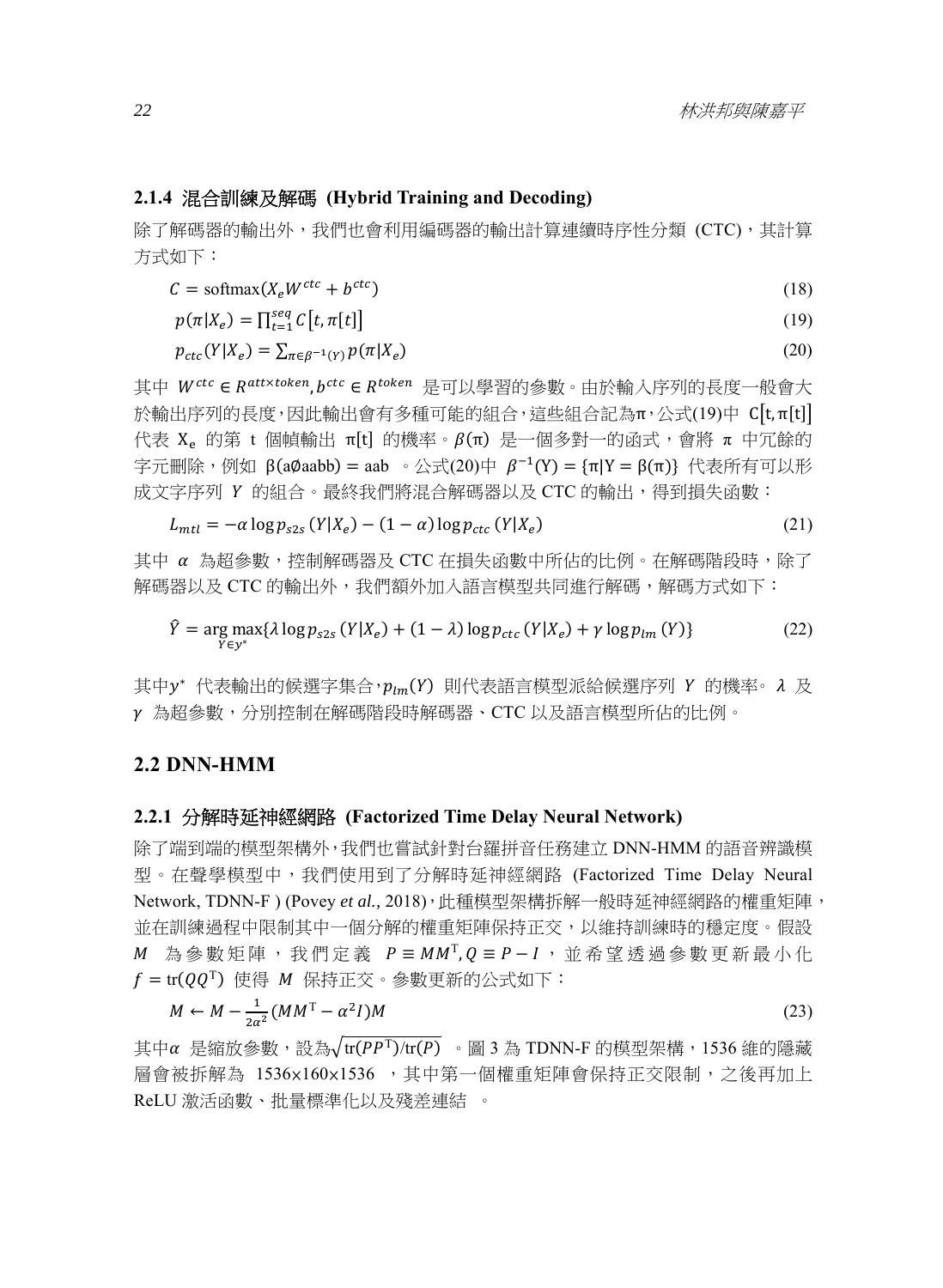

圖 *3. TDNN-F* 模型架構 *[Figure 3. TDNN-F model architecture]* 

## **2.2.2** 時間限制自注意力機制 **(Time-Restricted Self-Attention)**

除了 TDNN-F 外, 我們也使用了時間限制自注意力機制 (Time-Restricted Self-Attention, TRSA) (Povey et al., 2018), 此種特殊的自注意力機制在計算公式(4)時會限制模型的關注 範圍,其計算方式如下:

$$
\mathbf{y}_t = \sum_{\tau=t-L}^{t+R} c_t(\tau) \mathbf{v}_t \tag{24}
$$

$$
c_t(\tau) = \frac{\exp(q_t \cdot k_\tau / \sqrt{d_k})}{\sum_{\tau'=t-L}^{t+R} \exp(q_t \cdot k_{\tau'} / \sqrt{d_k})}
$$
(25)

其中 $L, R$ 代表自注意力機制所能關注的最大左右範圍,  $q, k, \nu$  則是輸入 TRSA 層的向量,  $d_k$  為向量  $q, k$  的维度大小。 $y_t$  為向量  $v_t$  的加權和,其權重為輸入向量  $q_t$  與前後  $L + R + 1$ 個  $k$  計算內積後通過 softmax 正規化所得到,之後再通過 ReLU 激活函數以 及批量標準化後得到最終的輸出。同樣的 TRSA 也可以進行多頭 (Multi-head) 運算,將 數個自注意力機制的結果串接起來得到輸出。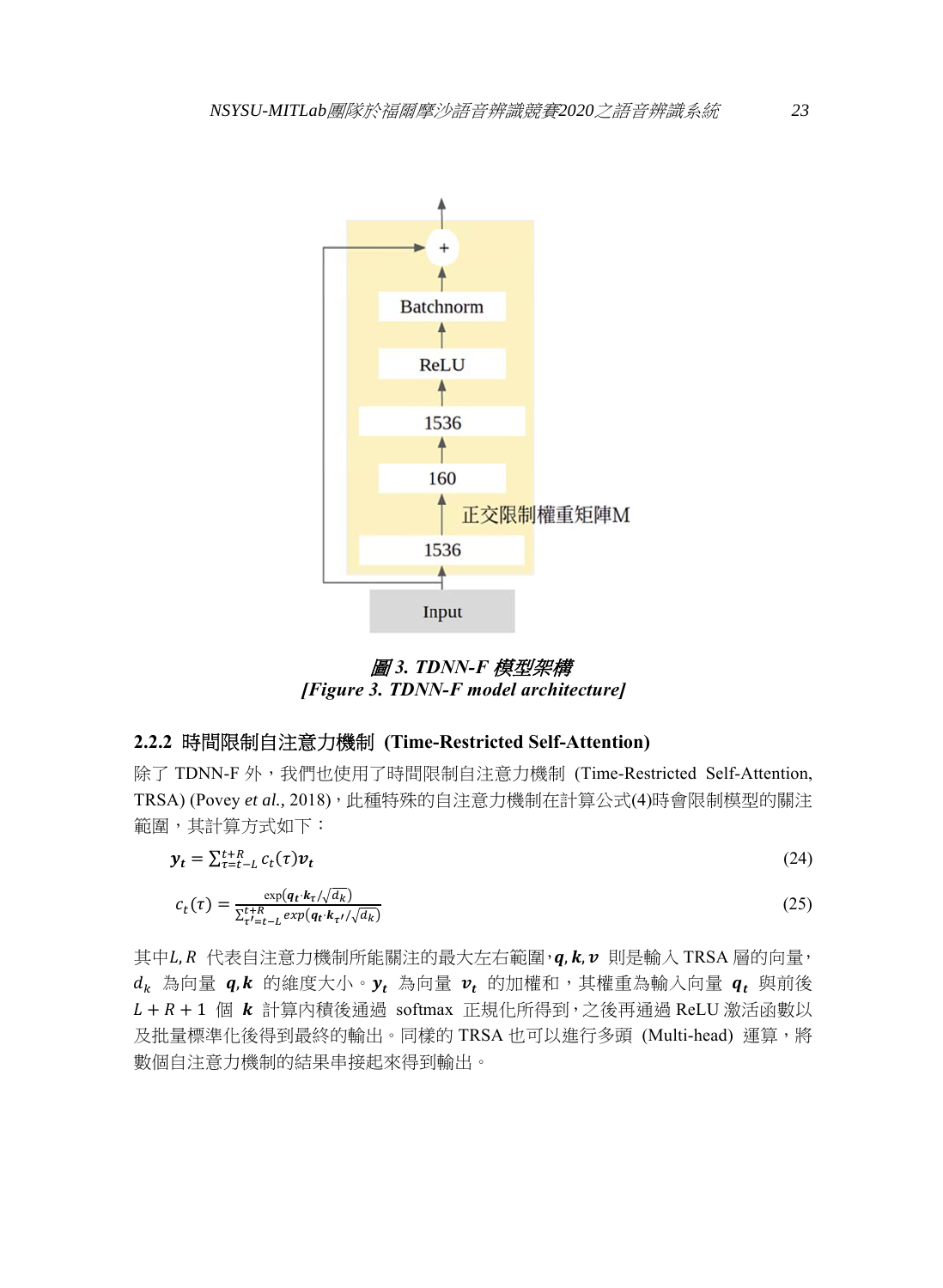# **2.2.3** 模型架構 **(Model Architecture)**

我們所使用的三種聲學模型架構如圖 4 所示,輸入的聲學特徵為 40 維的 MFCC 和 3 維 的音調 (pitch) 加上 100 維的 i-vectors。首先輸入會先經過一層大小為 816,拼接窗 (splicing window)為 (-1.0.1)的 TDNN, 接著會通過 6 層 TRSA-Transformer 架構,與一 般 Transformer 架構不同的是我們使用的自注意力機制為時間限制自注意力機制。其中 TRSA 層的輸入向量  $q, k$  的維度大小設為 40, $\nu$  的維度大小設為 60,多頭運算的數量 設為 12,時間限制的範圍 L,R 則分別設為 5 以及 2。除此之外,我們也嘗試在 TRSA 層及前饋神經網路之間加入一層 TDNN-F,以及嘗試使用兩個前饋神經網路的馬卡龍網 路。其中 TDNN-F 隱藏層的維度大小為  $1536 \times 160 \times 1536$ ,前饋神經網路的維度大小 則設為 1024。我們所使用的目標函數為 Lattice-free Maximum Mutual Information (LF-MMI) 搭配交叉熵 (Cross Entropy) 的輔助正規化訓練(Povey et al., 2016), LF-MMI 使得訓練最大化交互資訊 (Maximum Mutual Information, MMI) 時不需要事先產生詞圖 (Word Lattices),讓訓練過程能更加快速。



圖 *4.* 聲學模型架構 *[Figure 4. Acoustic model architecture]*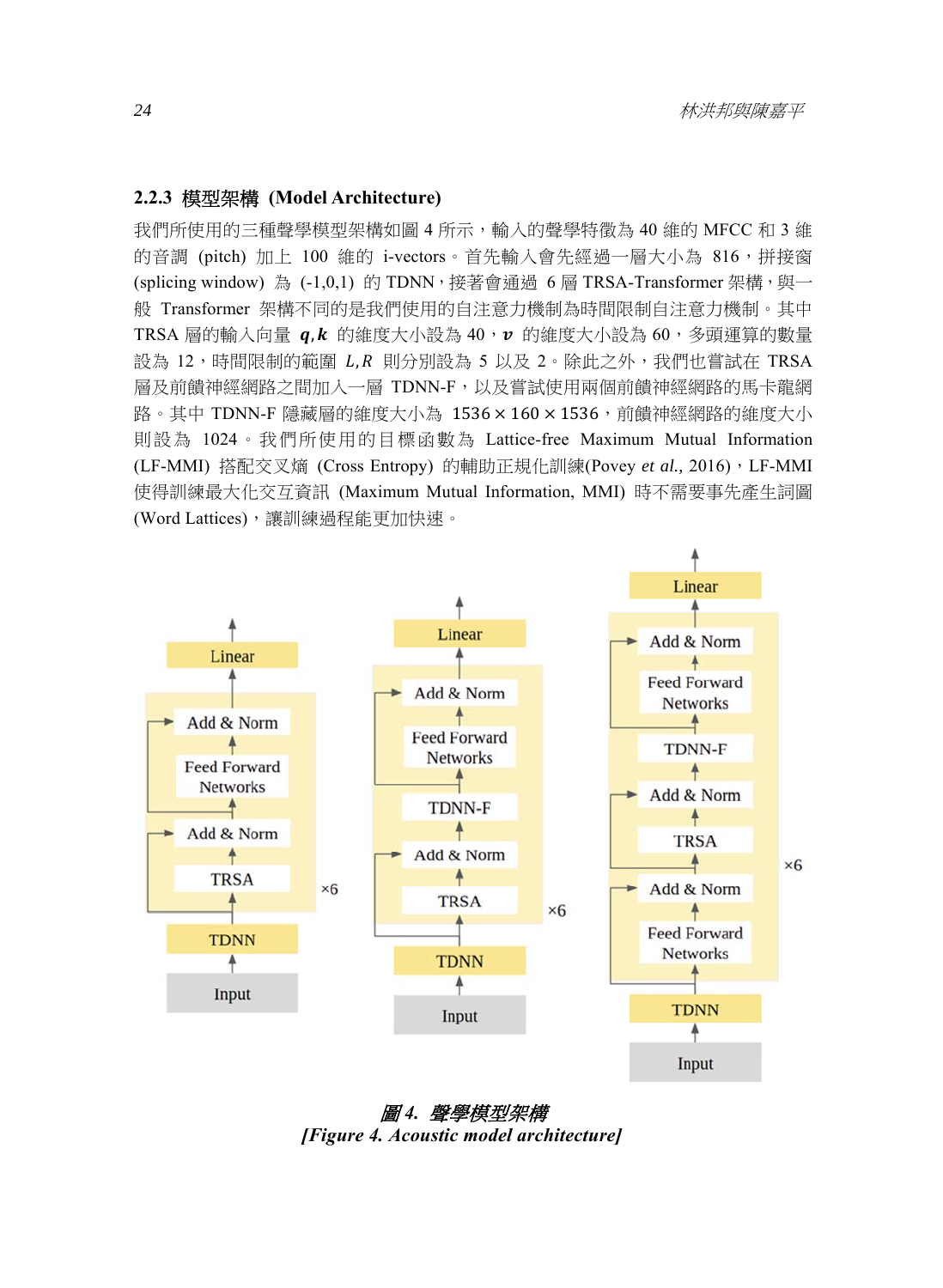# **3.** 實驗 **(Experiments)**

# **3.1** 資料集 **(Dataset)**

#### **3.1.1 Taiwanese across Taiwan (TAT) corpus**

TAT-Vol1-train-lavalier 以及 TAT-Vol1-eval-lavalier 為經由競賽取得的資料集,錄音裝置 為領夾式麥克風,取樣頻率為 16kHz,文本為台文漢字及台羅拼音。其中 TAT-Vol1-train-lavalier 共 80 位語者,總時長約 41.76 小時,共 23,104 筆音檔。 TAT-Vol1-eval-lavalier 總時長約 4.78 小時,共 2,664 筆音檔。TAT-Vol1-train-lavalier 資 料集的文本中,出現了台文漢字以及台羅拼音混用的情形。為了使同一種文本的標註一 致,我們將台文漢字文本中出現非台文漢字的句子刪除,同樣的我們也將台羅拼音文本 中出現非台羅拼音的句子刪除。此外我們也刪除了文本中的標點符號。

#### **3.1.2 PTS\_TW-train**

PTS TW-train 資料集為公視台語台「台灣記事簿」以及「台灣新眼界」的節目內容,文 本為台文漢字,取樣頻率為 16kHz,共 95 筆音檔,總時長約 85.39 小時。TAT 以及 PTS TW-train 資料集的數據如表 1。在 PTS TW-train 資料集中,每句文本皆有其對應的 時間標註,但是並非每筆時間標註皆精確無誤,且有部分音檔內容為中文,因此我們使 用 CTC-Segmentation (Kürzinger *et al.,* 2020) 重新對齊資料集的文本及音檔。 CTC-Segmentation 利用已經訓練完成且具有 CTC 輸出的模型對音檔解碼,並計算每一幀 輸出欲對齊文本字元的機率,藉此取得文本的時間資訊。我們利用 CTC-Segmentation 對 齊時的對數機率 (Log Probability) 選擇分數較高的音檔片段保留,最終我們根據兩種不 同的對數機率閾值得到了資料集 PTS-1.5 以及 PTS-5.0,資料集的數據如表 2。

表 *1. TAT* 及 *PTS\_TW-train* 資料集數據 *[Table 1. Details of TAT and PTS\_TW-train dataset]* 

| 資料集                     | 音檔數    | 總時數   | 語者 | 文本    |
|-------------------------|--------|-------|----|-------|
| TAT-Vol1-train-lavalier | 23,104 | 41.76 | 80 | 台文、台羅 |
| TAT-Voll-eval-lavalier  | 2,664  | 4.78  |    | 台文、台羅 |
| PTS TW-train            | 95     | 8539  |    | 台文    |

## 表 *2. PTS-1.5* 及 *PTS-5.0* 資料集數據 *[Table 2. Details of PTS-1.5 and PTS-5.0 dataset]*

| 資料集            | 對數機率閾值 | 音檔數    | 總時數   |
|----------------|--------|--------|-------|
| <b>PTS-1.5</b> | $-1.5$ | 7,665  | 16.92 |
| <b>PTS-5.0</b> | $-5.0$ | 23,363 | 52.71 |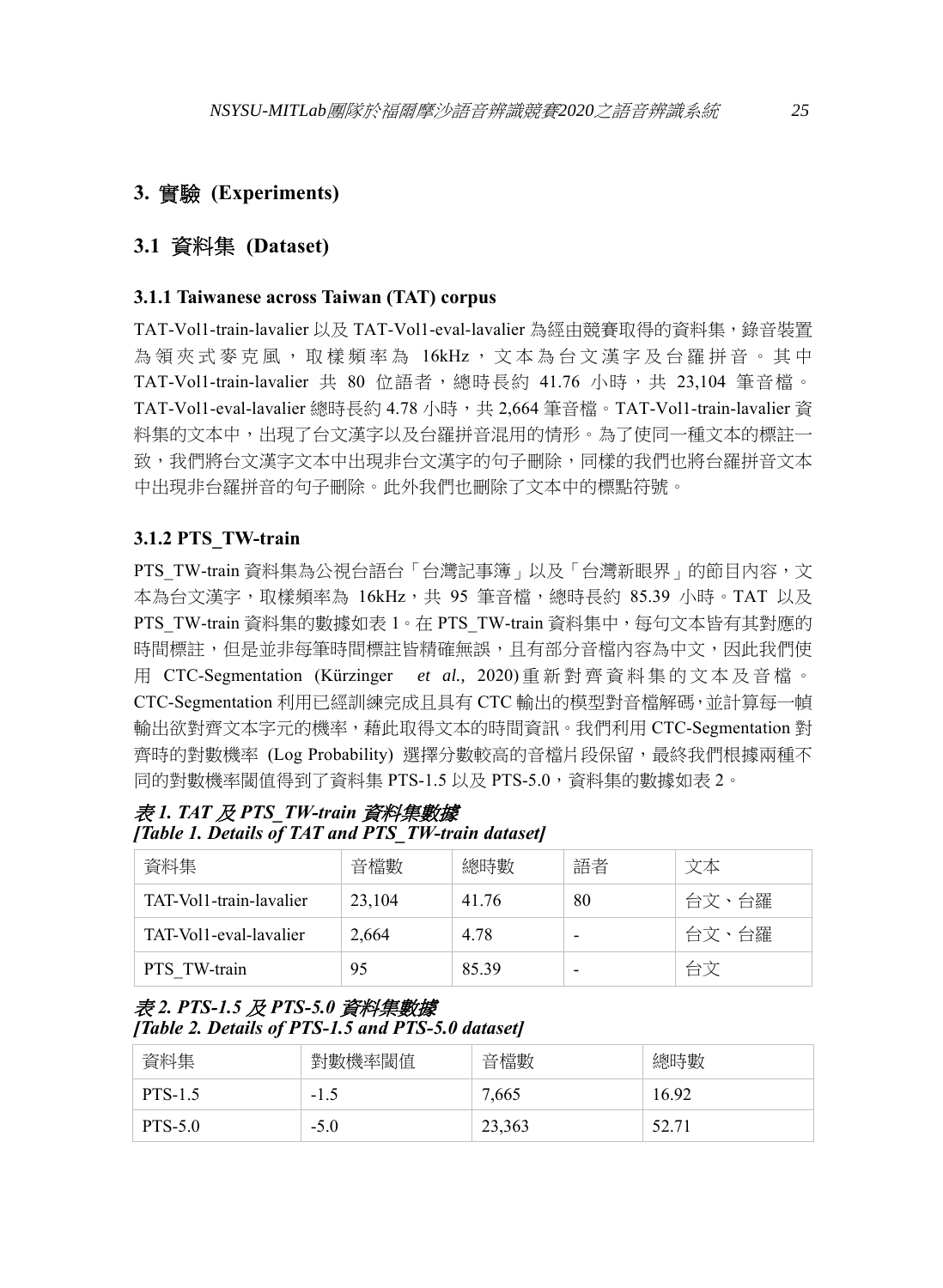#### **3.2** 實驗設置 **(Experimental Setups)**

我們使用兩種資料增強的方式,分別是針對音檔的變速擾動 (Speed-Perturbation) (Ko *et al.,* 2015),額外產生語速 1.1 及 0.9 的音檔;以及針對頻譜圖進行遮蔽以及扭曲的 SpecAugment (Park et al., 2019), 其中針對頻率遮蔽的大小設為 30、數量為 2, 針對時間 遮蔽的大小設為 40、數量為 2,針對時間扭曲的大小則設為 5。針對端到端模型,多頭 注意力機制的 head 數設為 4, Conformer 的卷積模組中深度卷積層的卷積核大小設為  $32$ ,混合訓練中的超參數 α設為  $0.3$ ,解碼階段的超參數 λ 以及 γ 分別設為 0.5 以及 0.7。我們使用 Adam 優化器 (Optimizer) (Kingma & Ba, 2014),學習率的更新方式如 (Vaswani *et al.,* 2017) ,會在起始的 25,000 次參數更新中逐漸上升,隨後便線性下降。 在解碼階段中,我們使用的語言模型為兩層 1024 個單元的長短期記憶 (Long Short-Term Memory, LSTM),訓練語言模型的文本皆來自 TAT-Vol1-train-lavalier 及 PTS\_TW-train 資料集。針對台羅拼音任務,除了使用端到端的語音辨識模型外,我們也以競賽方提供 的詞典 (lexicon)為基礎建立了 DNN-HMM 的語音辨識模型, 詞典以台羅拼音的聲母以 及韻母加上數字調作為音素。我們訓練了一個 monophone 的 HMM-GMM 模型以及五個 triphone 的 HMM-GMM 模型以取得訓練 DNN 時所需的狀態標籤 (State Label), 在解碼 階段時則使用 tri-gram 語言模型。端到端模型使用開源套件 ESPnet (Watanabe *et al.,* 2018) 建立,並在 Nvidia GeForce GTX 1080 Ti GPU 上訓練 50 個 epochs,批量大小(Batch Size) 設為 32。DNN-HMM 模型則是使用開源套件 Kaldi (Povey *et al.,* 2011)建立,並在 Nvidia GeForce GTX 2080 Ti GPU 上訓練 12 個 epochs, 批量大小設為 16。

# **3.3** 實驗結果 **(Results)**

#### **3.3.1** 台文漢字實驗結果 **(Hàn-jī Task Results)**

針對台文漢字任務,我們使用端到端的語音辨識模型。首先,我們藉由調整 Transformer 及 Conformer 架構的層數、注意力機制的特徵維度大小以及前饋神經網路的維度大小, 測試模型參數量對字元錯誤率的影響。表 3 為各種模型參數的組合及其對應的字元錯誤 率,此實驗的訓練集使用 TAT-Vol1-train-lavalier,並在 TAT-Vole1-eval-lavalier 資料集 上測試。由實驗結果可以看到,在相近的參數量大小時,使用 Conformer 編碼器能夠得 到優於 Transformer 編碼器的結果。接著我們測試增加訓練集對模型效果的差異,我們將 訓練集額外加入 PTS-1.5 以及 PTS-5.0, 得到的實驗結果如表 4 所示。我們所使用的模型 架構為表 3 中字元錯誤率最佳的模型,由實驗結果可以看出,加入額外的資料集進行訓 練能顯著的提升模型的效能。圖 5 為各隊伍之排名及 CER。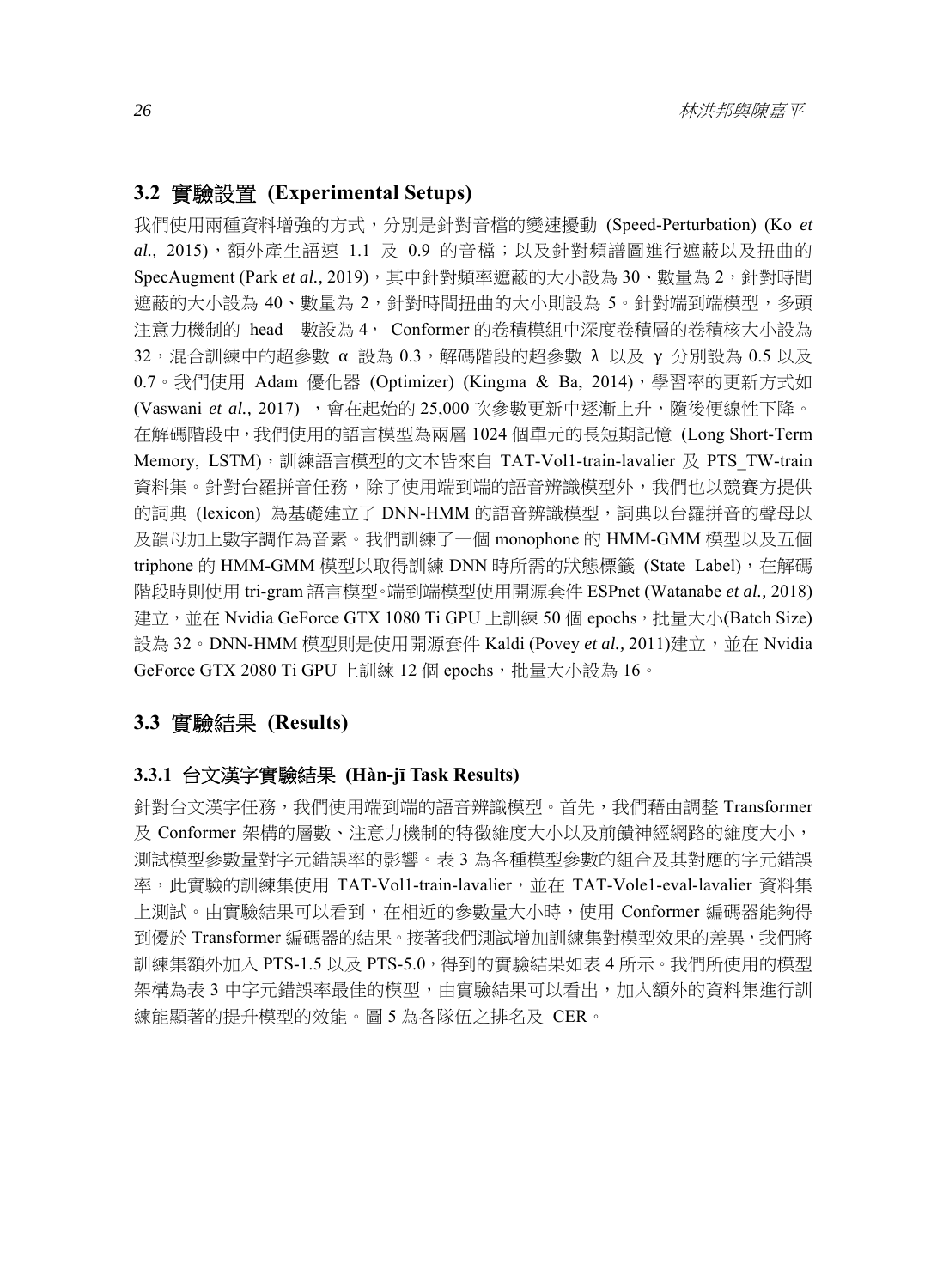| 編碼器架構      | Transformer | Conformer |      |      |      |
|------------|-------------|-----------|------|------|------|
| 參數量(M)     | 29.5        | 9.9       | 29.6 | 30.7 | 45.4 |
| 編碼器層數      | 12          | 10        | 12   | 14   | 12   |
| 解碼器層數      | 6           | 4         | 6    | 4    | 6    |
| 注意力機制維度    | 256         | 128       | 256  | 256  | 256  |
| 前饋神經網路維度   | 2048        | 1024      | 1024 | 1024 | 2048 |
| $CER(\% )$ | 36.3        | 27.1      | 26.6 | 26.9 | 28.7 |

## 表 *3.* 不同模型參數量的實驗結果

#### *[Table 3. The results of different model parameters]*

# 表 *4.* 不同訓練集的實驗結果

*[Table 4. The results of the different training dataset]* 

| 訓練集                                  | $CER(\% )$ | Final-Test $CER(\% )$ |
|--------------------------------------|------------|-----------------------|
| TAT-Vol1-train-lavalier              | 26.6       |                       |
| $TAT-Vol1-train-lavalier + PTS-1.5$  | 21 2       | 48.0                  |
| $TAT-Vol1$ -train-lavalier + PTS-5.0 | 191        | 434                   |

台文





# **3.3.2** 台羅拼音實驗結果 **(Tâi-lô Task Results)**

針對端到端模型,我們比較 Transformer 編碼器以及 Conformer 編碼器的效果,以及使用 不同輸出單位的差異。首先我們將每個字母及數字視為獨立的字元 (Char-based), 得到 一共 37 個不同的字元;接著我們嘗試以音節為單位 (Syllable-based),得到共 2212 個不 同的音節;最後我們使用位元組對編碼 (Byte Pair Encoding, BPE) (Sennrich *et al.,* 2015), 將文本中最常出現的連續字元合併成新的 Subword,最後我們得到共 987 個不同的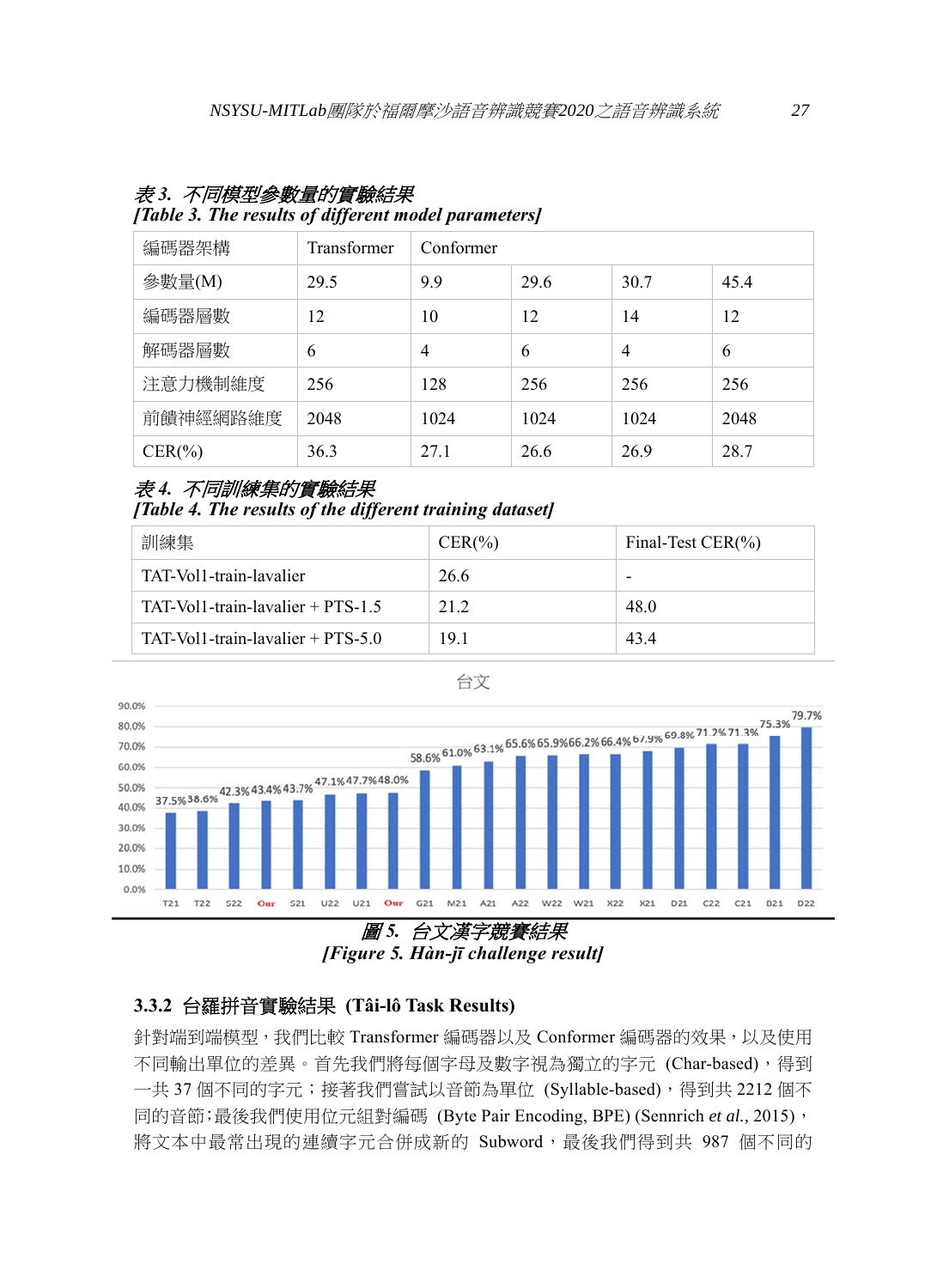Subword。表 5 為端到端模型的實驗結果,我們所使用的 Transformer 編碼器及 Conformer 編碼器的架構分別為表 3 中參數量為 29.5M 以及 29.6M 的模型。在同樣的模型架構下, 使用 BPE 能得到優於其他輸出單位的結果。而在使用同樣的輸出單位時,Transformer 編碼器則取得了較佳的效果,其中以字元為單位的 Conformer 模型出現了無法收斂的情 形。最終我們以使用BPE的Transformer模型在Final-test上取得了25.4% 的音節錯誤率。 針對 DNN-HMM,我們測試了圖 4 中三種聲學模型架構的差異,實驗結果如表 6 所示, 當我們將 TDNN-F 加入 TRSA-Transformer 可以得到優於單純使用 TRSA-Transformer 的 結果,而加入馬卡龍網路後又可以再進一步改進模型效能。最後我們也測試了加入 PTS 資料集的效果,由於該資料集的文本為台文漢字,因此我們利用 TAT-Vol1-train-lavalier 資料集取得共 2728 個台文漢字對應的台羅拼音,藉此取得 PTS 資料集的台羅拼音文本。 實驗結果如表 7 所示,實驗中所使用的端到端模型及 DNN-HMM 模型分別為表 5 及表 6 中音節錯誤率最佳的模型,可以看出不論是端到端的語音辨識模型還是 DNN-HMM 的語 音辨識模型皆隨著訓練資料量的增加而提升模型效能,其中又以端到端模型的提升效果 更為明顯。圖 6 為各隊伍之排名及 SER。

| 編碼器架構       | 輸出單位           | $SER(\%)$ | Final-Test SER(%)        |
|-------------|----------------|-----------|--------------------------|
|             | Char-based     | 20.8      | ۰                        |
| Transformer | Syllable-based | 20.9      | $\overline{\phantom{0}}$ |
|             | <b>BPE</b>     | 18.3      | 25.4                     |
| Conformer   | Char-based     |           | ۰                        |
|             | Syllable-based | 23.6      | $\overline{\phantom{a}}$ |
|             | <b>BPE</b>     | 19.3      | -                        |

## 表 *5.* 端到端模型實驗結果

# *[Table 5. The results of the end-to-end model]*

### 表 *6. DNN-HMM* 實驗結果 *[Table 6. The results of DNN-HMM]*

| 模型架構                                      | $SER(\%)$ | Final-Test SER(%) |
|-------------------------------------------|-----------|-------------------|
| TRSA-Transformer                          | 16.3      |                   |
| TRSA-Transformer<br>$+$ TDNN-F            | 15.4      |                   |
| TRSA-Transformer<br>$+$ TDNN-F<br>+ 馬卡龍網路 | 15.3      | 27.1              |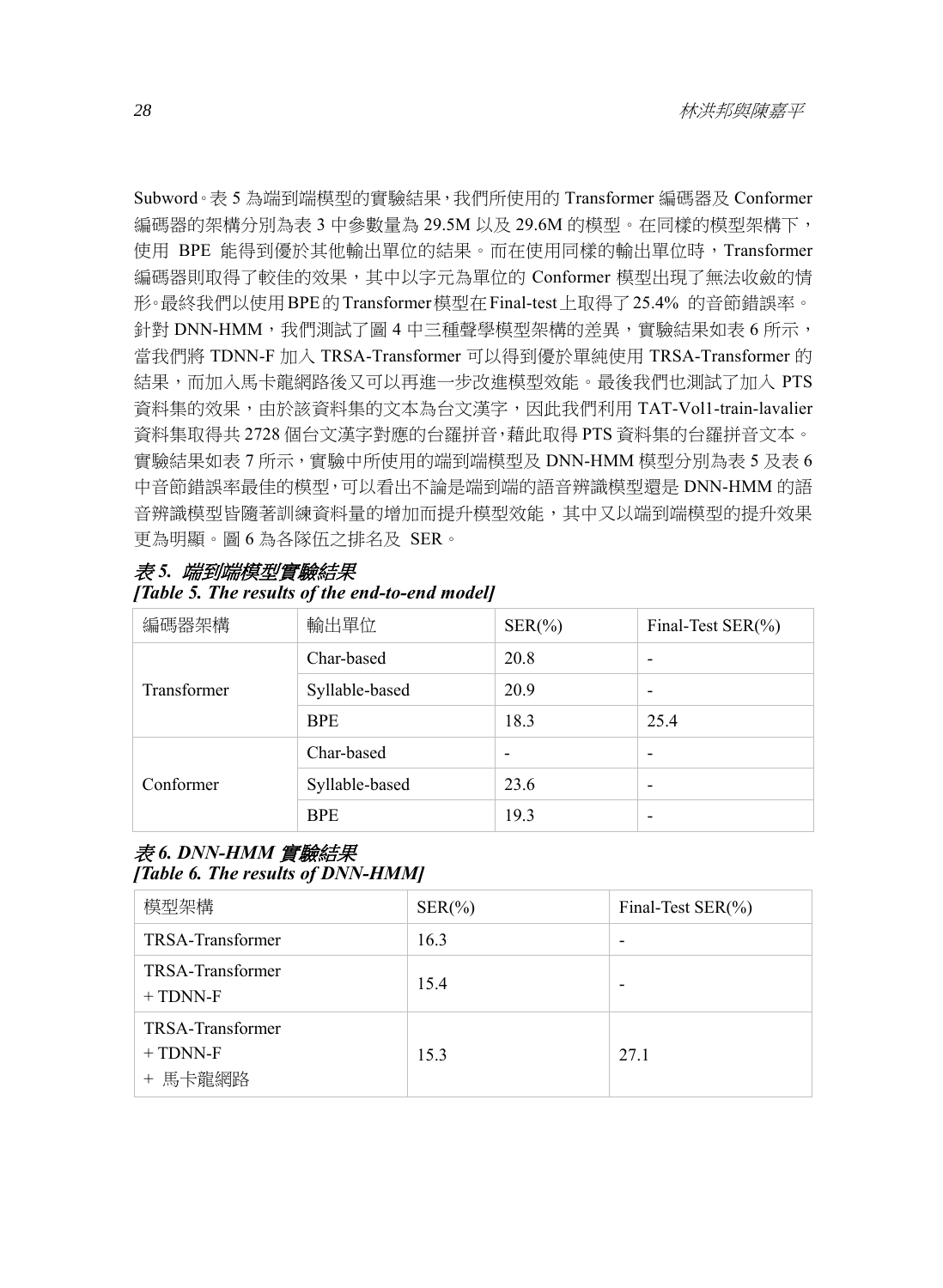| [Table 7, The results of the different training dataset] |                                     |            |  |  |
|----------------------------------------------------------|-------------------------------------|------------|--|--|
| 模型架構                                                     | 訓練集                                 | $SER(\% )$ |  |  |
|                                                          | TAT-Vol1-train-lavalier             | 18.3       |  |  |
| 端到端語音辨識模型                                                | $TAT-Vol1-train-lavalier + PTS-1.5$ | 15.9       |  |  |
|                                                          | $TAT-Vol1-train-lavalier + PTS-5.0$ | 14.3       |  |  |
| DNN-HMM 語音辨識模型                                           | TAT-Vol1-train-lavalier             | 15.3       |  |  |
|                                                          | $TAT-Vol1-train-lavalier + PTS-1.5$ | 14.4       |  |  |
|                                                          | $TAT-Vol1-train-lavalier + PTS-5.0$ | 13.7       |  |  |

# 表 *7.* 不同訓練集的實驗結果

#### *[Table 7. The results of the different training dataset]*



*[Figure 6. Tâi-lô challenge result]* 

## **4.** 結論 **(Conclusion)**

我們描述了參加 FSR-2020 所使用的語音辨識系統,針對台文漢字的任務我們建立了端 到端的語音辨識模型,其中編碼器使用 Conformer 架構,解碼器則為 Transformer 架構, 同時也使用 CTC 損失函數共同進行訓練。我們也利用 CTC-Segmentation 對 PTS\_TW-train 資料集進行前處理,以取得更多的訓練資料,最終我們取得最好的 CER 為 43.4%。針對 台羅拼音任務的端到端模型則是使用 Transformer 編碼器, 並且以 BPE 對文本編碼;除 此之外也建立了 DNN-HMM 的語音辨識模型,聲學模型使用 TRSA-Transformer 架構結 合 TDNN-F 以及馬卡龍網路。在台羅拼音任務上我們取得最好的 SER 為 25.4%。

# 參考文獻 **(References)**

Ba, J. L., Kiros, J. R. & Hinton, G. E. (2016). Layer normalization. In arXiv preprint arXiv:1607.06450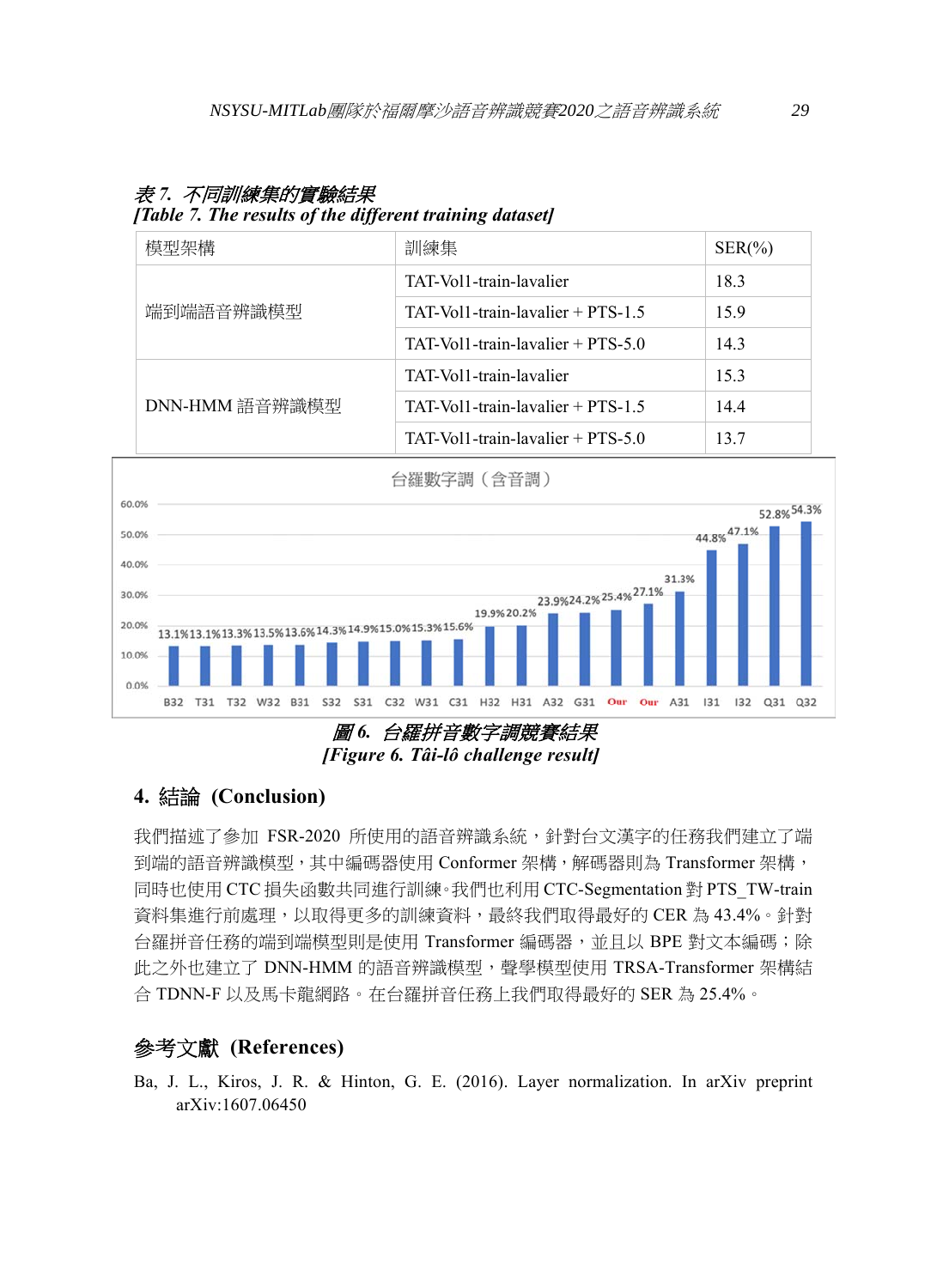- Dai, Z., Yang, Z., Yang, Y., Carbonell, J., Le, Q. V., & Salakhutdinov, R. (2019). Transformer-xl: Attentive language models beyond a fixed-length context. In arXiv preprint arXiv:1901.02860
- Dauphin, Y. N., Fan, A., Auli, M., & Grangier, D. (2017). Language modeling with gated convolutional networks. In *Proceedings of the 34th International conference on machine learning*, 933-941. https://doi.org/10.5555/3305381.3305478
- Dong, L., Xu, S. & Xu, B. (2018). Speech-transformer: a no-recurrence sequence-to-sequence model for speech recognition. In *Proceedings of International Conference on Acoustics, Speech and Signal Processing (ICASSP 2018)*, 5884-5888. https://doi.org/10.1109/ICASSP.2018.8462506
- Graves, A., Fernández, S., Gomez, F. & Schmidhuber, J. (2006). Connectionist temporal classification: labelling unsegmented sequence data with recur-rent neural networks. In *Proceedings of the 23rd international conference on Machine learning*, 369-376. https://doi.org/10.1145/1143844.1143891
- Gulati, A., Qin, J., Chiu, C.-C., Parmar, N., Zhang, Y., Yu, J., Han, W., Wang, S., Zhang, Z., Wu, Y., & Pang, R. (2020). Conformer: Convolution-augmented transformer for speech recognition. In arXiv preprint arXiv:2005.08100
- Karita, S., Soplin, N. E. Y., Watanabe, S., Delcroix, M., Ogawa, A. & Nakatani, T. (2019). Improving Transformer-Based End-to-End Speech Recognition with Connectionist Temporal Classification and Language Model Integration. In *Proc. of Interspeech 2019*, 1408-1412. https://doi.org/10.21437/Interspeech.2019-1938
- Kingma, D. P. & Ba, J. (2014). Adam: A method for stochastic optimization. In arXiv preprint arXiv:1412.6980
- Ko, T., Peddinti, V., Povey, D., & Khudanpur, S. (2015). Audio augmentation for speech recognition. In *Proceedings of Interspeech 2015*, 3586-3589.
- Kürzinger, L., Winkelbauer, D., Li, L., Watzel, T., & Rigoll, G. (2020). CTC-segmentation of large corpora for German end-to-end speech recognition. In *Proceedings of 22nd International Conference on Speech and Computer (SPECOM 2020)*, 267-278. https://doi.org/10.1007/978-3-030-60276-5\_27
- Liao, Y.-F., Chang, C.-Y., Tiun, H.-K.., Su, H.-L., Khoo, H.-L., Tsay, J. S., Tan, L.-K., Kang, P., Thiann, T.-g., Iunn, U.-G., Yang, J.-H.,…Liang, C.-N. (2020). Formosa Speech Recognition Challenge 2020 and Taiwanese across Taiwan Corpus. In *Proceedings of 23rd Conference of the Oriental COCOSDA International Committee for the Co-ordination and Standardisation of Speech Databases and Assessment Techniques (O-COCOSDA '20)*, 65-70. https://doi.org/10.1109/O-COCOSDA50338.2020.9295019
- Lu, Y., Li, Z., He, D., Sun, Z., Dong, B., Qin, T., Wang, L., & Liu, T.-Y. (2019). Understanding and improving transformer from a multi-particle dynamic system point of view. In arXiv preprint arXiv:1906.02762
- Park, D. S., Chan, W., Zhang, Y., Chiu, C.-C., Zoph, B., Cubuk, E. D., & Le, Q. V. (2019). Specaugment: A simple data augmentation method for automatic speech recognition. In arXiv preprint arXiv:1904.08779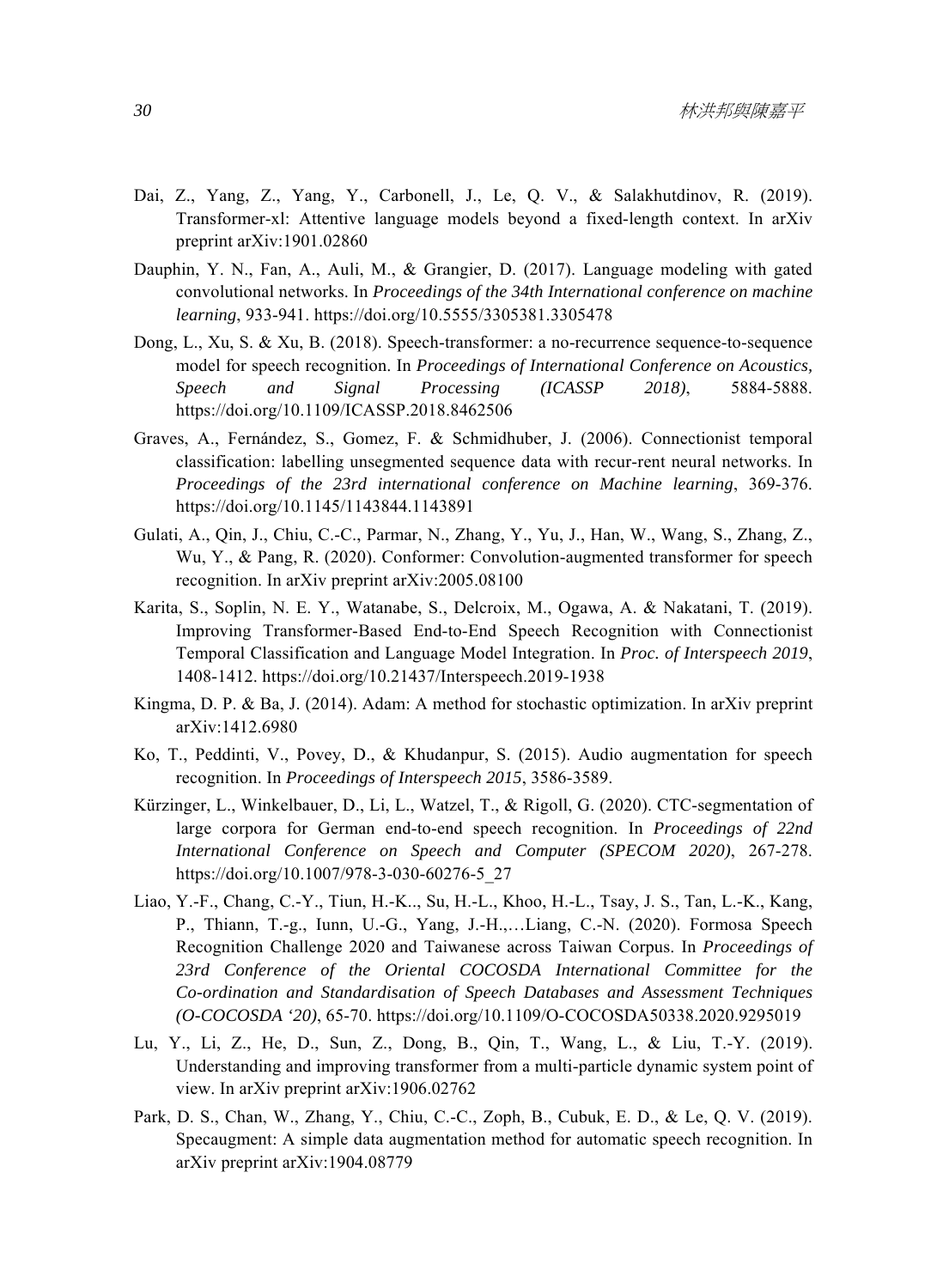- Peddinti, V., Wang, Y., Povey, D. & Khudanpur, S. (2018). Low latency acoustic modeling using temporal convolution and lstms. *IEEE Signal Processing Letters*, *25*(3), 373-377. https://doi.org/10.1109/LSP.2017.2723507
- Povey, D., Cheng, G., Wang, Y., Li, K., Xu, H., Yarmohammadi, M., & Khudanpur, S. (2018). Semi-orthogonal low-rank matrix factorization for deep neural networks. In *Proceedings of Interspeech 2018*, 3743-3747. https://doi.org/10.21437/Interspeech.2018-1417
- Povey, D., Ghoshal, A., Boulianne, G., Burget, L., Glembek, O., Goel, N., Hannemann, M., Motlicek, P., Qian, Y., Schwarz, P., Silovsky, J., Stemmer, G., & Vesely, K. (2011). The kaldi speech recognition toolkit. In *Proceedings of IEEE 2011 workshop on automatic speech recognition and understanding*.
- Povey, D., Hadian, H., Ghahremani, P., Li, K. & Khudanpur, S. (2018). A time-restricted self-attention layer for asr. In *Proceedings of IEEE International Conference on Acoustics, Speech and Signal Processing (ICASSP 2018)*, 5874-5878. https://doi.org/10.1109/ICASSP.2018.8462497
- Povey, D., Peddinti, V., Galvez, D., Ghahremani, P., Manohar, V., Na, X., Wang, Y., & Khudanpur, S. (2016). Purely sequence-trained neural networks for asr based on lattice-free mmi. In *Proceedings of Interspeech 2016*, 2751-2755. https://doi.org/10.21437/Interspeech.2016-595
- Ramachandran, P., Zoph, B. & Le, Q. V. (2017). Searching for activation functions. In arXiv preprint arXiv:1710.05941
- Sennrich, R., Haddow, B., & Birch, A. (2015). Neural machine translation of rare words with subword units. In arXiv preprint arXiv:1508.07909
- Vaswani, A., Shazeer, N., Parmar, N., Uszkoreit, J., Jones, L., Gomez, A. N., Kaiser, L. & Polosukhin, I. (2017). Attention is all you need. In arXiv preprint arXiv:1706.03762
- Watanabe, S., Hori, T., Karita, S., Hayashi, T., Nishitoba, J., Unno, Y., Soplin, N. E. Y., Heymann, J., Wiesner, M., Chen, N., Renduchintala, A., & Ochiai, T. (2018). ESPnet: End-to-end speech processing toolkit. In *Proceedings of Interspeech 2018*, 2207-2211. https://doi.org/10.21437/INTERSPEECH.2018-1456